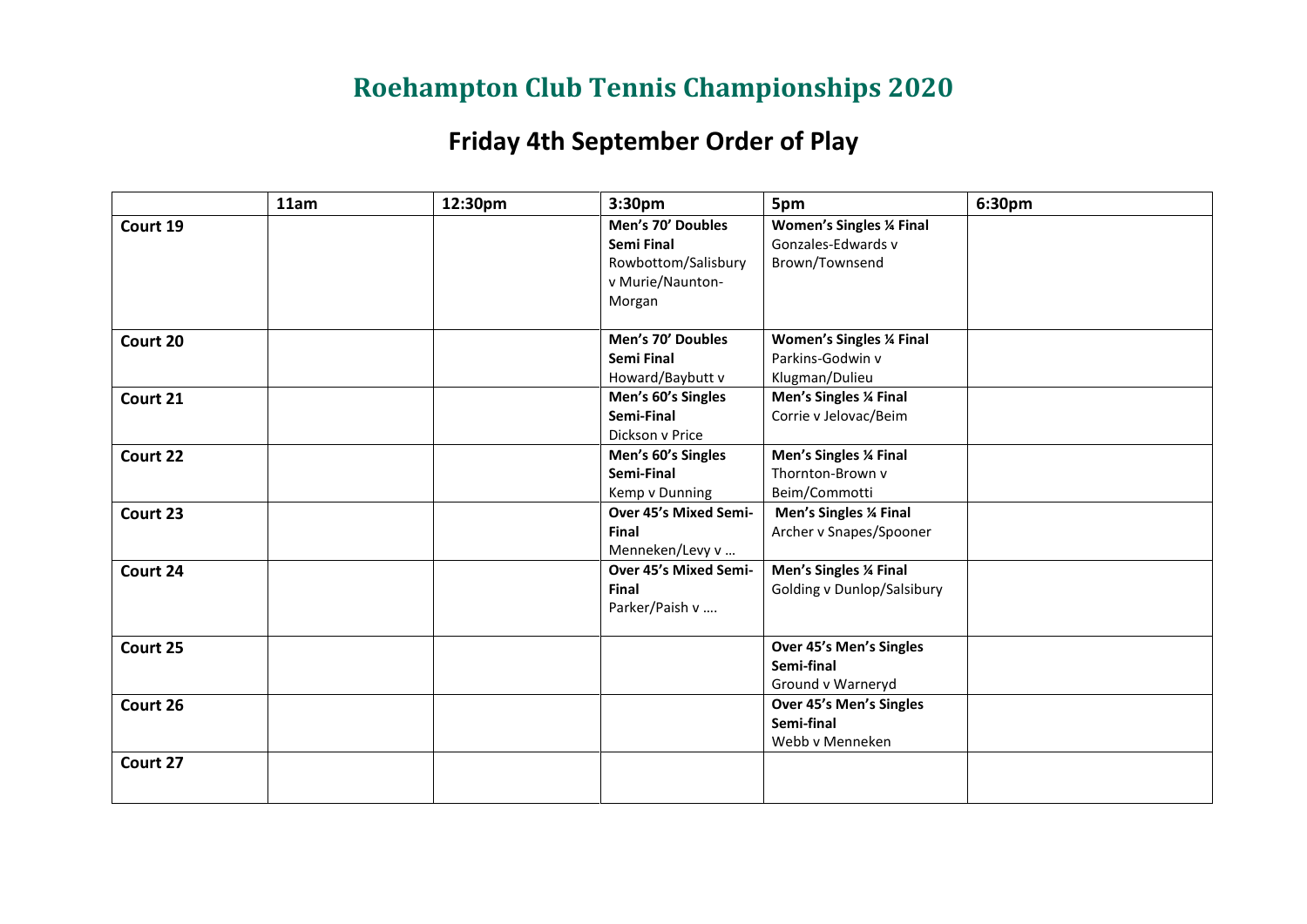## **Saturday 5th September Order of Play**

|          | 11am                  | 12:30pm               | 2pm                   | 3:30pm            | 5pm                     | 6:30pm                |
|----------|-----------------------|-----------------------|-----------------------|-------------------|-------------------------|-----------------------|
| Court 25 | <b>Men's Singles</b>  | Men's                 | <b>Men's O45's</b>    | Men's             | <b>Ladies Doubles</b>   | <b>Men's Handicap</b> |
|          | semi-Final            | <b>Doubles</b>        | Semi-Final            | O45's             | <b>O45's Semi-Final</b> | Semi-Final            |
|          |                       | Semi-Final            |                       | Semi-Final        |                         |                       |
| Court 26 | <b>Men's Singles</b>  | Men's                 | <b>Mixed</b>          | <b>Ladies</b>     | <b>Ladies Doubles</b>   | <b>Men's Handicap</b> |
|          | semi-Final            | <b>Doubles</b>        | <b>Doubles</b>        | <b>Doubles</b>    | <b>O45's Semi-Final</b> | Semi-Final            |
|          |                       | Semi-Final            | Semi-Final            | Semi-Final        |                         |                       |
|          |                       |                       |                       |                   |                         |                       |
| Court 27 | <b>Ladies Singles</b> | <b>Ladies</b>         | <b>Mixed</b>          | <b>Ladies</b>     | <b>Mixed Handicap</b>   | <b>Mixed Handicap</b> |
|          | Semi – Final          | <b>Singles Semi-</b>  | <b>Doubles</b>        | <b>Doubles</b>    | Semi-Final              | Semi-Final            |
|          |                       | final                 | Semi-Final            | Semi-Final        |                         |                       |
|          |                       |                       |                       |                   |                         |                       |
| Court 22 |                       |                       |                       |                   |                         |                       |
|          | <b>Practice Court</b> | <b>Practice Court</b> | <b>Practice Court</b> | Practice          | <b>Practice Court</b>   | <b>Practice Court</b> |
|          |                       |                       |                       | Court             |                         |                       |
| Court 23 | <b>Practice Court</b> | <b>Practice Court</b> | <b>Practice Court</b> | Practice          | <b>Practice Court</b>   | <b>Practice Court</b> |
|          |                       |                       |                       | Court             |                         |                       |
|          |                       |                       |                       |                   |                         |                       |
| Court 24 | <b>Practice Court</b> | <b>Practice Court</b> | <b>Practice Court</b> | Practice<br>Court | <b>Practice Court</b>   | <b>Practice Court</b> |